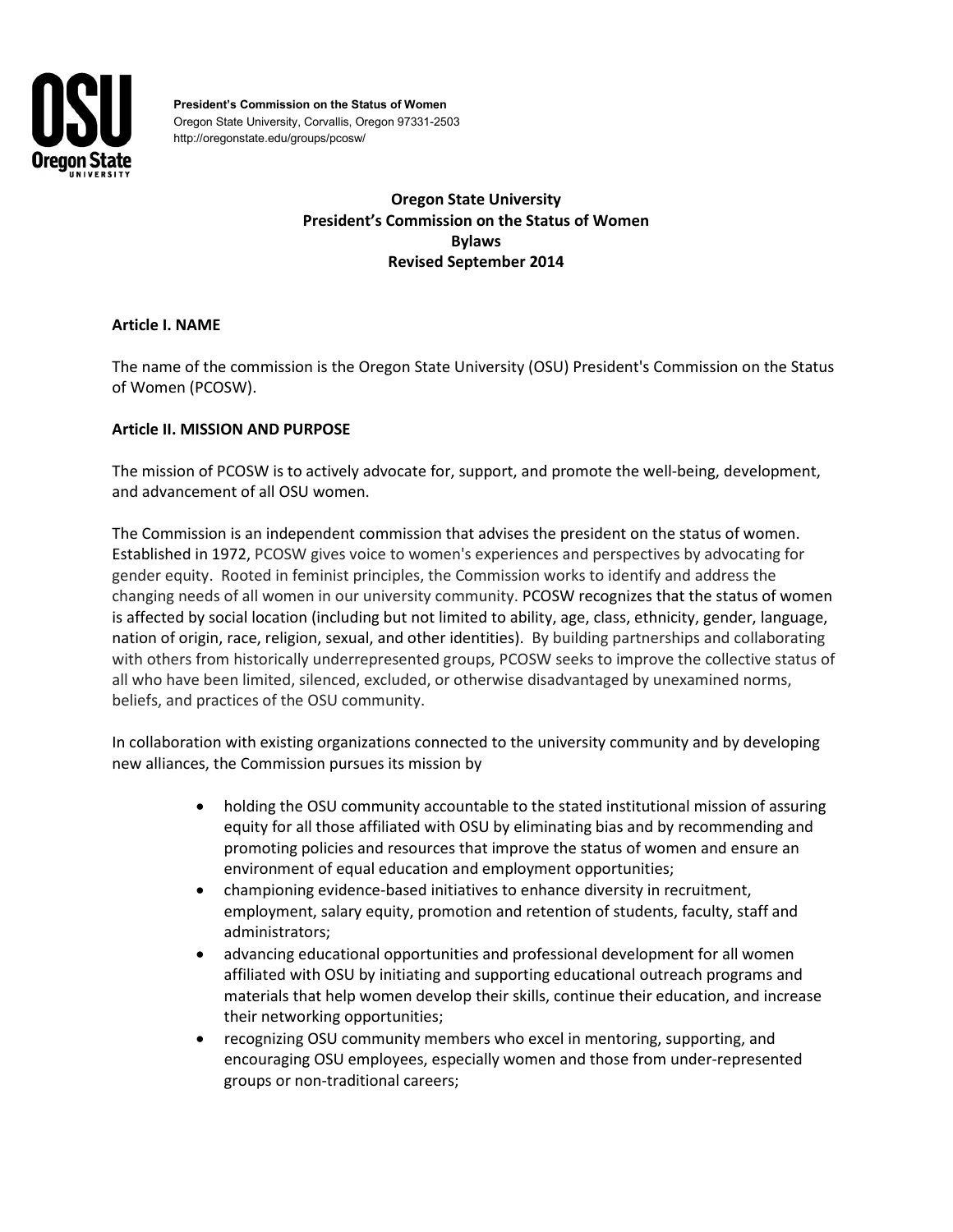- promoting a safe and healthy environment for all women in the OSU community by recommending policy and programs as well as supporting other community efforts and initiatives to reduce all forms of physical, sexual, and emotional violence (including harassment and bullying);
- advocating for work-life balance as a university priority through initiatives and best practices that support the flourishing of health and wellness, as well as professional and personal well-being, for OSU faculty, staff, students, and administrators.
- •

## **Article III. MEMBERSHIP**

## 1. Membership

a. General Members

General membership shall consist of representatives from the entire OSU community.

b. Ex-officio members

Ex-Officio Members are standing members representing other campus organizations and units that have similar goals and can assist PCOSW in furthering its mission. Ex-officio members are invited by the Leadership Team, not appointed by the President. Each year, PCOSW and OSU organizations and units confirm continued interest in being represented by an ex-officio member. The PCOSW leadership team also identifies new OSU organizations and units to invite as ex-officio members. (Appendix C) .

c. No annual dues are required.

2. Appointment of Members

### a. General Members

New members are recruited and volunteer from a variety of entry points. In all cases, names are forwarded to the President's office and the President makes the final selection and then mails a formal letter inviting the individuals to serve on PCOSW.

i. Faculty (professional and academic) and classified staff members are appointed by the President of OSU. This is handled through a call for volunteers sent out by the OSU Faculty Senate Office. Those interested may indicate their wish to serve on PCOSW by submitting the Faculty Senate Committee Interest Form during Spring Term of the previous year.

ii Student members shall be appointed by the Associated Students of OSU (ASOSU) through the Committee Interest forms available in Student Involvement.

Iii Other members of the OSU Community who would otherwise not be reached by these methods (e.g. post-docs) will also be appointed by the President. PCOSW will solicit interest through an annual notice through OSU Today. Those interested can then contact the leadership team.

# 3. Replacing members midterm

If a general member leaves the Commission prior to the end of the term of appointment, a new general member will not be replaced unless they are a chair or leadership team Member or a committee liaison.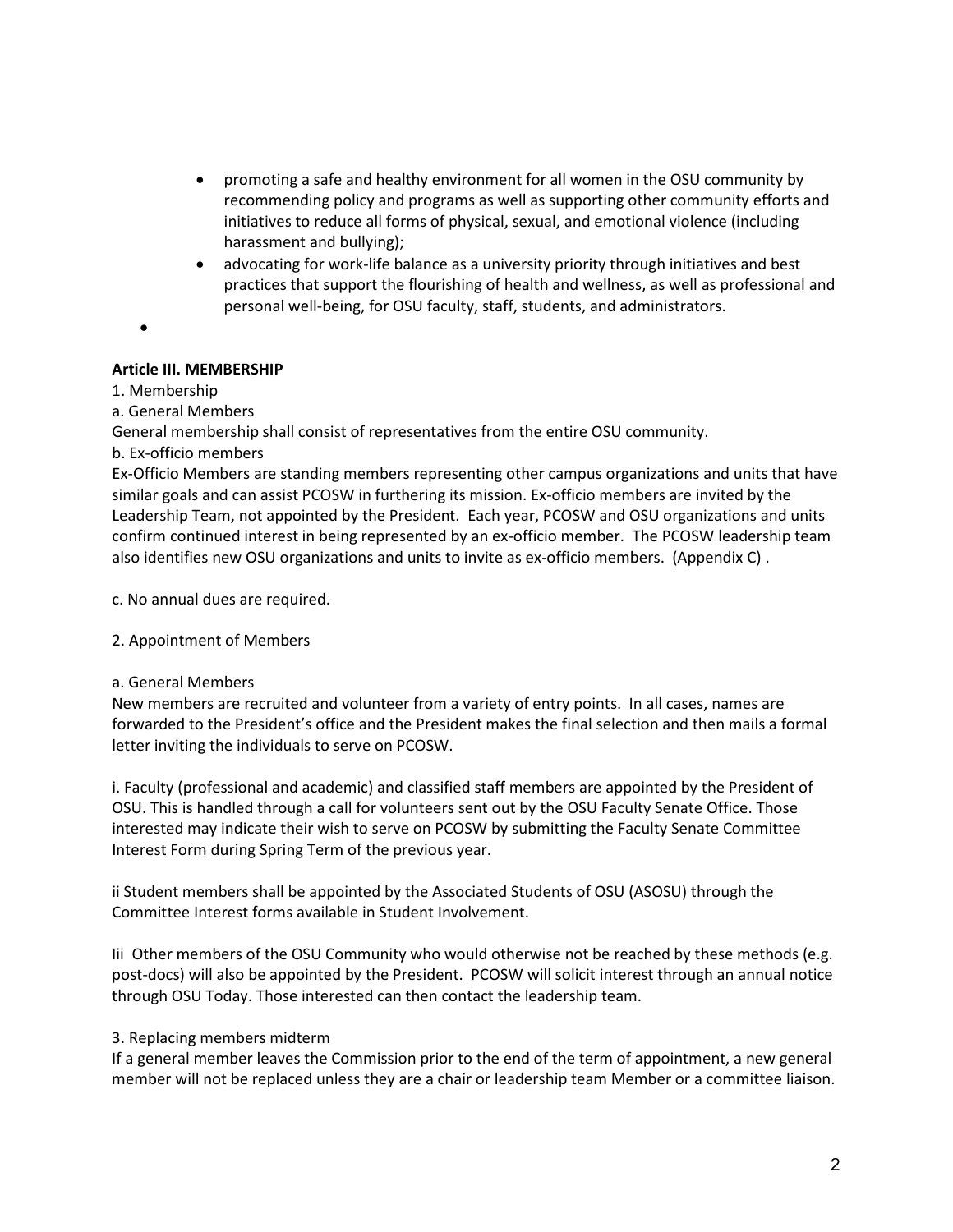### 4. Term of Office

### a. General Members

Faculty (academic and professional), staff and student members serve for one three-year term. Student Members may be appointed for a one-year, renewable term.

### b. Officers and Chair(s)

Term of office for the Chair or Co-Chairs shall be two years. The Chair or Co-Chairs may serve only one consecutive term. Terms of office for the other officers shall be one year and each officer may serve no more than four consecutive terms in the same office.

## 5. Beginning of term

The term of office begins and ends in August for both general Members and ex-officio members. Members joining the Commission midterm will end their terms in August. It is understood that student members and 9-month faculty and staff members may be unavailable over the summer .

## 6. Reappointment

General Members may serve two (2) consecutive three -year terms by completing the spring committee interest form. If an officer is unable to complete a term, the Chair or Co-Chairs may appoint an interim officer to serve the remainder of the term.

## **ARTICLE IV. OFFICERS**

1. The Commission will be governed by a Leadership Team consisting of: a Chair or Co-Chairs, a Public Relations Officer, a Membership Officer, a Secretary, a Treasurer, and a Website Officer. The Leadership Team will serve as formal liaisons to various OSU offices and organizations as appropriate.

a. Chair or Co-Chairs – The Chair(s) shall enforce all rules and regulations relating to the administration of the Commission and its officers; appoint chairs of all standing and special committees; and facilitate communication with the OSU President.

b. Membership Officer – The Membership Officer shall establish means to build membership incentives; keep a current membership roster; maintain mailing lists; and distribute notices to the Members as needed.

c. Public Relations Officer – The Public Relations Officer shall assist each officer in determining marketing and communication needs of the Commission. They shall manage publicity with assistance and input from the membership. The Public Relations Officer will assist the Chair or Co-Chairs in planning, recommending, and implementing programs, professional training, and development experiences.

d. Secretary – The Secretary shall record all resolutions and proceedings of the monthly meetings; perform secretarial duties on behalf of the Commission, including keeping meeting minutes, posting meeting minutes to PCOSW's Blackboard site, recording approved changes to the Bylaws; and assist the Chair or Co-Chairs in conducting all correspondence relating to the Commission.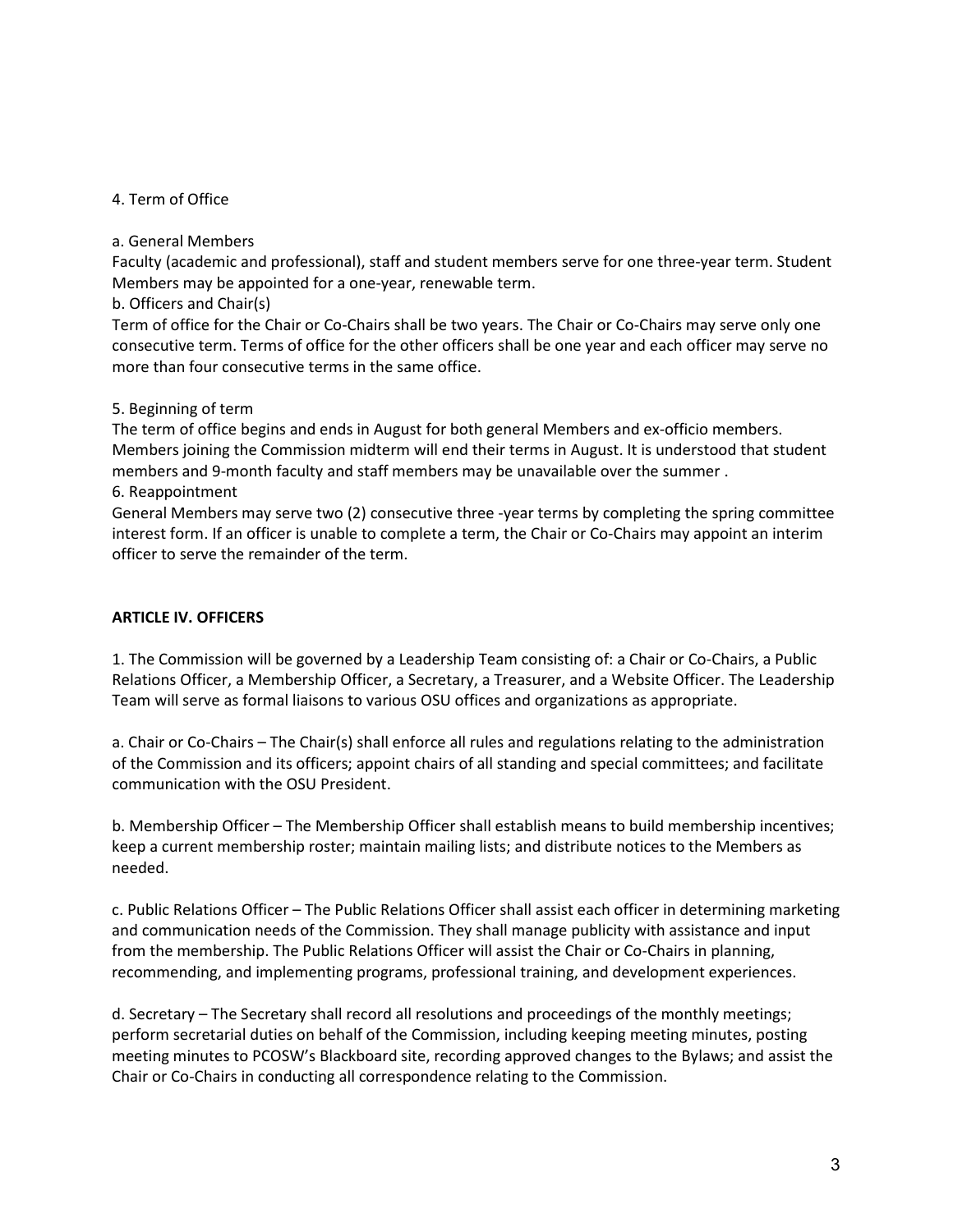e. Treasurer – The Treasurer shall disburse all moneys payable by the Commission; give a financial report at the monthly meetings; and report in writing annually to the President.

f. Web Officer – The Web Officer shall maintain the Commission's website and be responsible for the upkeep of the site, including the website design; adding and deleting content on the site; and maintaining current links from the site. The Web Officer shall update and maintain PCOSW's Blackboard site. The Web Officer works closely with the Public Relations Officer. The Commission Members are responsible for developing the content for the website.

### 2. Elections.

Commission Members shall form an ad-hoc elections committee to solicit nominations for vacancies within the Leadership Team. This committee shall be selected by request for volunteers at the February meeting. Volunteers shall submit their names or a list of candidates to the ad-hoc elections committee to be voted on at the April meeting. Elections shall be by closed ballot and the candidates receiving the most votes shall be named in their respective offices.

## **Article V. COMMISSION PERSONNEL**

## 1. Graduate student/Student worker

a. Appointment

This person is hired by the Leadership Team the Spring prior to formation of the new Leadership Team. This person can work for as long as there is money. Should the person leave, 2 weeks notice is requested. The Leadership Team may hire a replacement.

### b. Responsibilities

Work is normally conducted August-May. The responsibilities include but are not limited to facilitating and organizing the work of the Commission and administering the daily business of the Commission.

# **Article VI. MEETINGS**

### 1. Types of Meetings

### a. Regular

Regular meetings of the Commission membership will be held monthly from October until May on a day and time established by the membership. The Secretary is responsible for distribution of an annual schedule of regular meeting dates to all commission members and for distribution of all regular meeting agendas prior to each meeting. Leadership team members will rotate facilitation of regular meetings. A quorum for a regular meeting consists of attending members.

All Commission Members are expected to attend and participate in all regular and special meetings of the Commission. A Member who cannot attend a regular or special meeting is responsible for notifying the chair(s), or Commission support staff of absence and for learning what transpired at the meeting.

### b. Annual Retreat

The Leadership Team will plan the annual retreat in September for all members. At the annual retreat in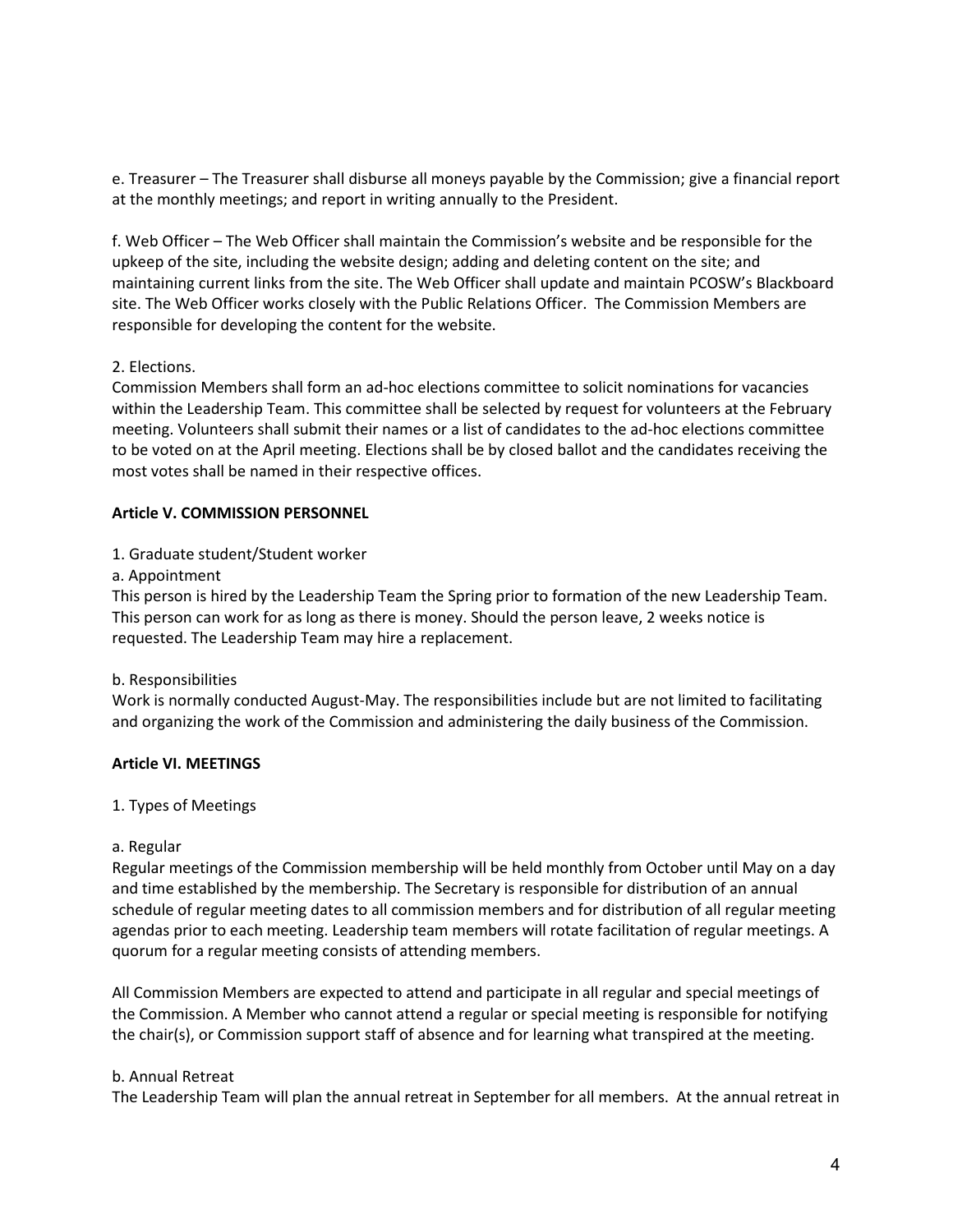September, the Commission membership will begin developing goals and objectives for the next academic year. These goals and objectives will take into consideration the results of the Commission's work during the year just ending, the commission's mission, and feedback on our annual report from the President.

## c. Leadership Team

The Leadership Team will meet monthly during October through May to plan regular Commission meetings and to plan the Commission's work for the year. The Leadership may choose to begin meeting sooner, especially for planning purposes. Other Commission Members may be asked to attend. Minutes will be recorded and kept. The Leadership Team will decide dates and times for meetings and chair(s) will distribute agendas prior to meetings. Binding decisions will be communicated to the full Commission in a timely manner. Quorum for a Leadership Team meeting will be a majority of the Leadership Team. The Leadership Team will meet with the President in Spring term to discuss agenda, focus, and results of the Commission's work. The Annual Report will be sent to the President in advance of the spring meeting.

## d. Special meetings

Special meetings may be called by the Commission officers or upon the written request of five Members of the Commission to the Chair(s) of the Commission. The purpose of the meeting shall be stated in the call. Except in the case of an emergency, at least seven day's notice shall be given. The Chair(s) is responsible for notifying all Commission Members of special meeting times and for distributing an agenda prior to the meeting. A quorum for a special meeting consists of one-fourth of the Members of the Commission. Should a quorum of Members not be present at a special Commission meeting, a binding decision cannot be made.

### 2. Decision Making- Consensus model

Decisions of the Commission will be made by a consensus of a quorum. Consensus is defined as reaching a decision that is most beneficial for the group as a whole through considering all the many viewpoints and concerns of the group. Consensus implies that each individual within the group respects differences and is willing to reconsider their own position to move toward a position that everyone in the group can support. (See Appendix B for an outline of consensus decision-making.)

### **Article VII. COMMITTEES**

### 1. Member Participation

### a. Selection

Commission Members are expected to work on an action project or to join a standing committee and to further its work. Members will select their project, group and/or committee, at the retreat in the fall or at the first meeting of the year. All standing and ad hoc committees will file a report of work accomplished each May with the Commission's Secretary.

### b. Project Leadership

Members will select the leadership of each group. General Commission Members are encouraged to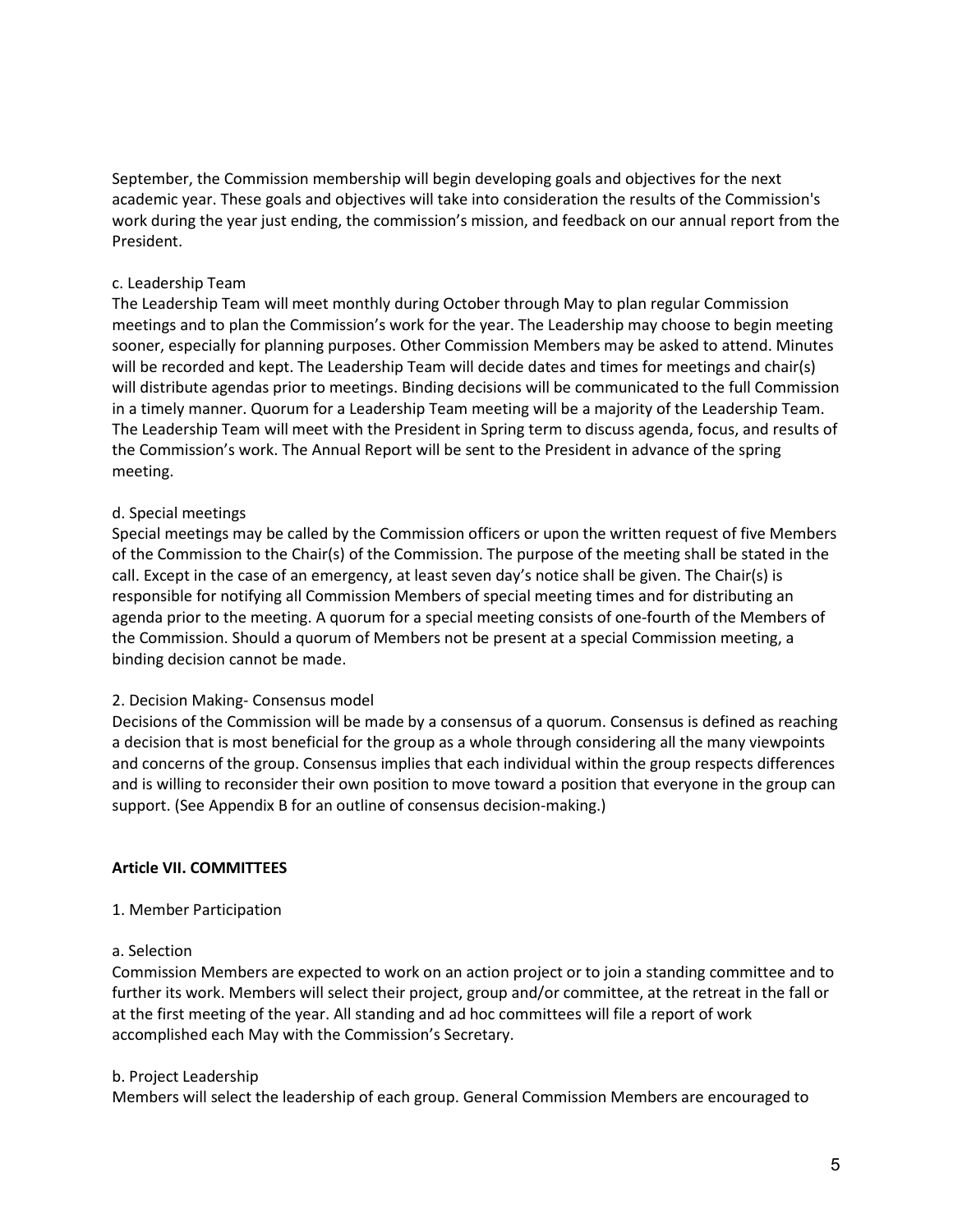take on leadership roles.

## 2. Standing Committees

There are several standing committees and membership is decided at the Fall Retreat or first fall meeting. Each shall have a liaison to the Leadership Team. Each committee contributes to the annual report submitted to the president. In general the work of the standing committees consists of:

## a. Speaker Series

The Speaker Series Committee will

- Plan and promote meaningful lectures on topics decided on by PCOSW or established collaboratively with Office of Equity and Inclusion, organizations within Student Affairs, and/or academic units;
- Support programs, speakers, and events that further the mission of PCOSW.

## b. Mentoring and Career Advancement

The Mentoring and Career Advancement committee will

- Support the development of mentoring programs in the OSU community;
- Oversee the development of administrative internships for women students, faculty and staff;
- Raise awareness of salary inequities via the P & T study, public events & informative material distribution;
- Identify barriers to women's advancement.

### c. Scholarships and Awards

- The Scholarships and Awards committee will
- Distribute scholarships;
- Provide co-sponsorship for events and talks;
- Award a member of the OSU community with the University Mentoring and Professional Development Award;
- Provide opportunities for women in higher education to attend relevant conferences and other events. Review and update guidelines for funding requests relevant to the advancement and/or education of women;
- Post professional development opportunities and awards on the PCOSW website and other venues, such as OSU Today, and the Barometer.

### d. Status of Women

The Status of Women committee will

- Collect, summarize, and provide easy and public access to current data related to the status of women at OSU;
- Assist departments, colleges, or other units in the incorporation of gender issues into their Diversity Action Plans;
- Promote PCOSW projects by raising awareness at relevant campus events and in classrooms;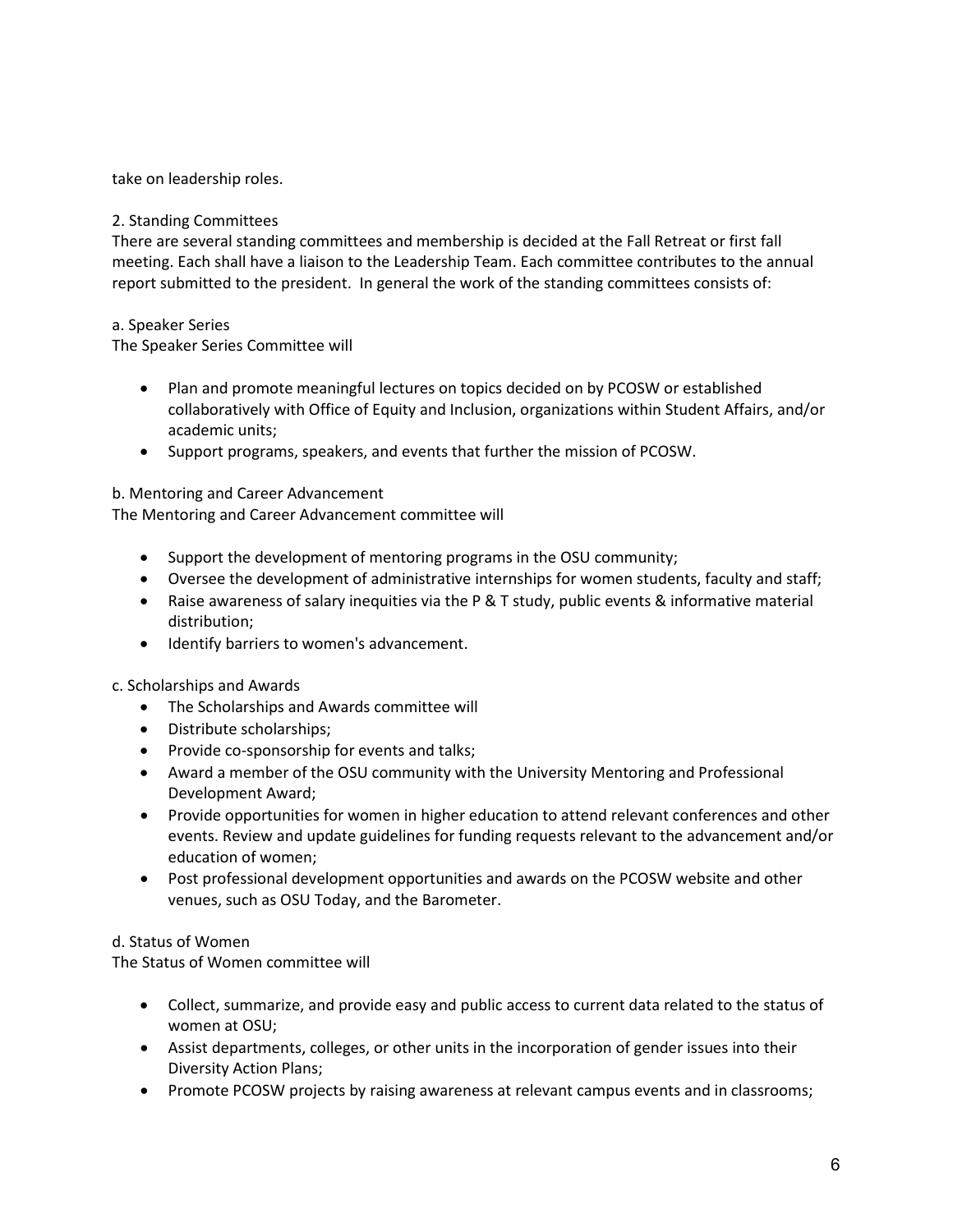• Provide liaison to OSU's News and Research Communications.

#### e. Work-Life Balance

The Work-Life Balance Committee will

- Advocate for availability of affordable dependent care for OSU faculty, staff, students, and administrators;
- Promote lactation spaces, work-life flexibility, and other issues relating to work-life balance through initiatives and best practices that support the flourishing of health and wellness, as well as professional and personal well-being;
- Maintain strong connections with the OSU Office of Childcare and Family Resources , Office of Work-Life, and Office of Human Resources (Life Balance);
- 3. Ad Hoc Committees and Working Groups

### a. General policy

Ad Hoc Committees or working groups will be established to accomplish specific Commission actions, to plan strategy, program, or to conduct research in project areas chosen by the Commission. Working groups will be established at the Annual Retreat, or as necessary. Members may join these committees or working groups during the annual retreat, regular or special meetings. These groups are responsible for informing the Commission Membership of plans, progress, events and assistance needed relative to their project areas. They are also responsible for filing a report on their activities with the Commission's Secretary in May.

### **ARTICLE VIII. MEMBERSHIP EQUITY**

The Commission is committed to and promotes equal opportunity for all Members regardless of faculty/staff classification, status of enrolled student, race, color, ethnicity, national origin, gender, gender identity or expression, marital status, sexual orientation, ability, age, or veteran's status in the conduct of its work and its governance.

### **ARTICLE IX. AMENDMENT OF BYLAWS**

These bylaws may be amended at any regular or special meeting of the Commission in accordance with Article VI Item 2, provided the amendment has been submitted in writing at the previous regular or special meeting.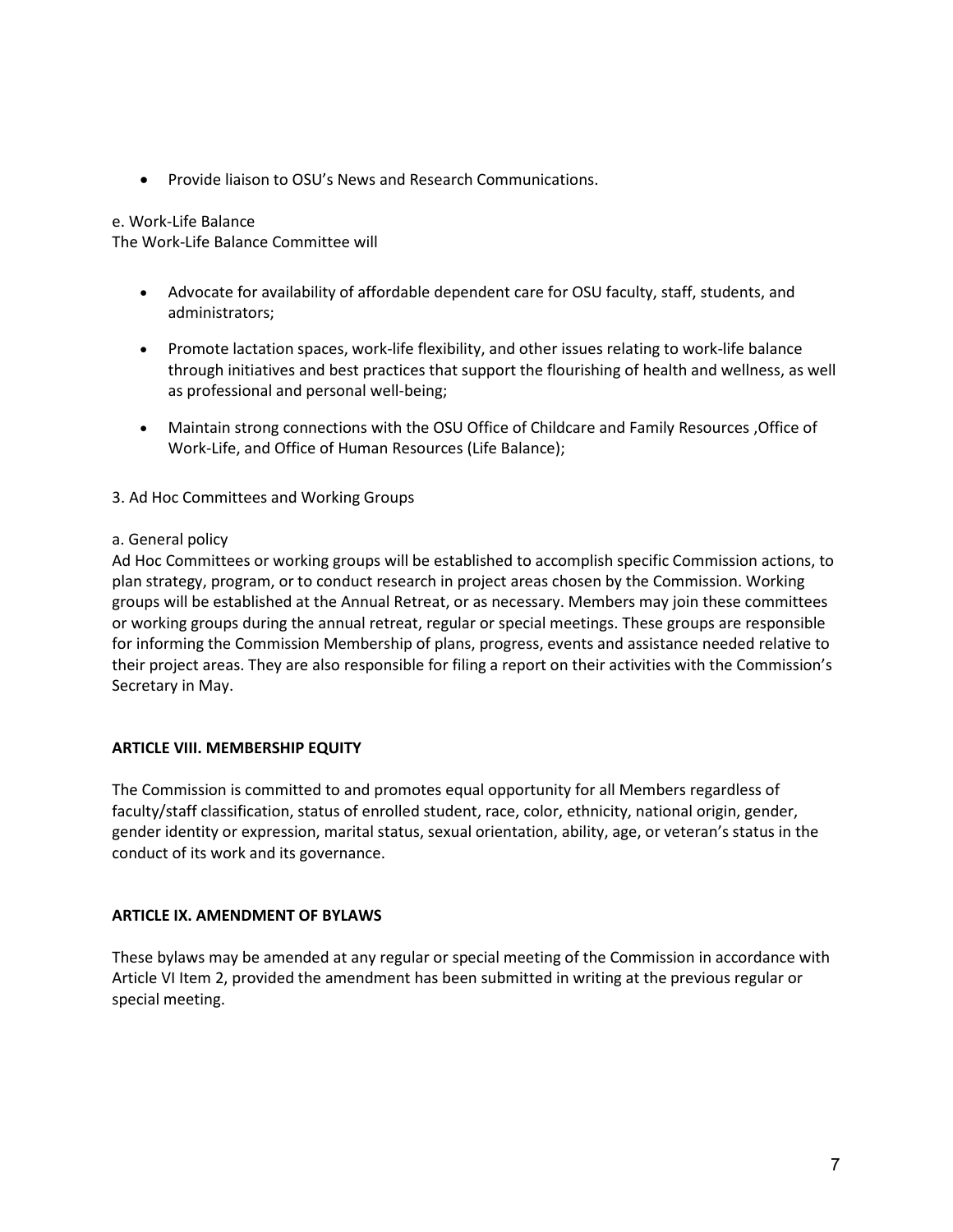### **APPENDICES**

#### **APPENDIX A. THE PLANNING PROCESS**

1. The Leadership Team will meet with the president in spring term to present the annual report. The Leadership Team will plan the annual retreat in September for all members. At the annual retreat in September, the Commission membership will begin developing goals and objectives for the next academic year. These goals and objectives will take into consideration the results of the Commission's work during the year just ending, the commission's mission, and feedback on our annual report from the President. Depending on the goals and objectives developed and the availability of Members, Standing and Working committees may begin activities during the summer. Early in the fall semester, the Commission membership will reconvene. The membership will review summer activity by committees, and goals and objectives set at the annual retreat. Commission membership will develop an overall plan of action for the current academic year, including a time-line and committee responsibilities. Midway through the academic year, the action plan will be reviewed and revised as needed. Standing and Ad Hod Committees will present their progress to date, problems, and alternative strategies to the membership. Revisions to the action plan will be approved by the Commission membership.

#### **APPENDIX B. CONSENSUS DECISION MAKING**

This framework is to be used as a tool for understanding and employing consensus. Consensus values the ideas and understanding of all participants. Consensus offers the possibility to work through differences to reach mutually satisfactory decisions. For this to happen, the input of all Members needs to be heard so the ideas and values of individual Members are not lost in the process. The fundamental essence of consensus allows all Members the right and obligation to express their ideas and feelings and assures the right of all Members to speak and to be heard.

During discussion, a proposal is put forward. Amendments and modifications are made to the proposal through discussion by the group. Open exchange of ideas is critical for the success of the consensus process. Members need to express their opinions and reservations clearly. It is the responsibility of those who are troubled by the proposal to provide alternative suggestions. The proposal should be modified to address the stated reservations if at all possible. When a proposal appears to be understood by everyone, and no new modifications have been proposed, the facilitator should ask if there are any further reservations with or objections to the proposal. If none are voiced, the facilitator calls for consensus by asking once more if there are any objections. After a moment of silence, if no one objects, consensus has been reached. If it appears that consensus cannot be reached, there are several ways to proceed. The proposal could be withdrawn. Those with reservations could:

- a. Express non-support ("I don't see the need for this, but I'll go along.")
- b. Express reservations ("I think this may be a mistake but I can live with it.")
- c. Stand aside ("I personally can't support this, but I won't stop it.")
- d. Block ("I cannot support this or allow the group to support this.")

If the group feels that the proposal merits action and cannot achieve consensus, the membership can agree to vote. Refer to Article VI.2.b. The role of the facilitator is to aid the group in defining the